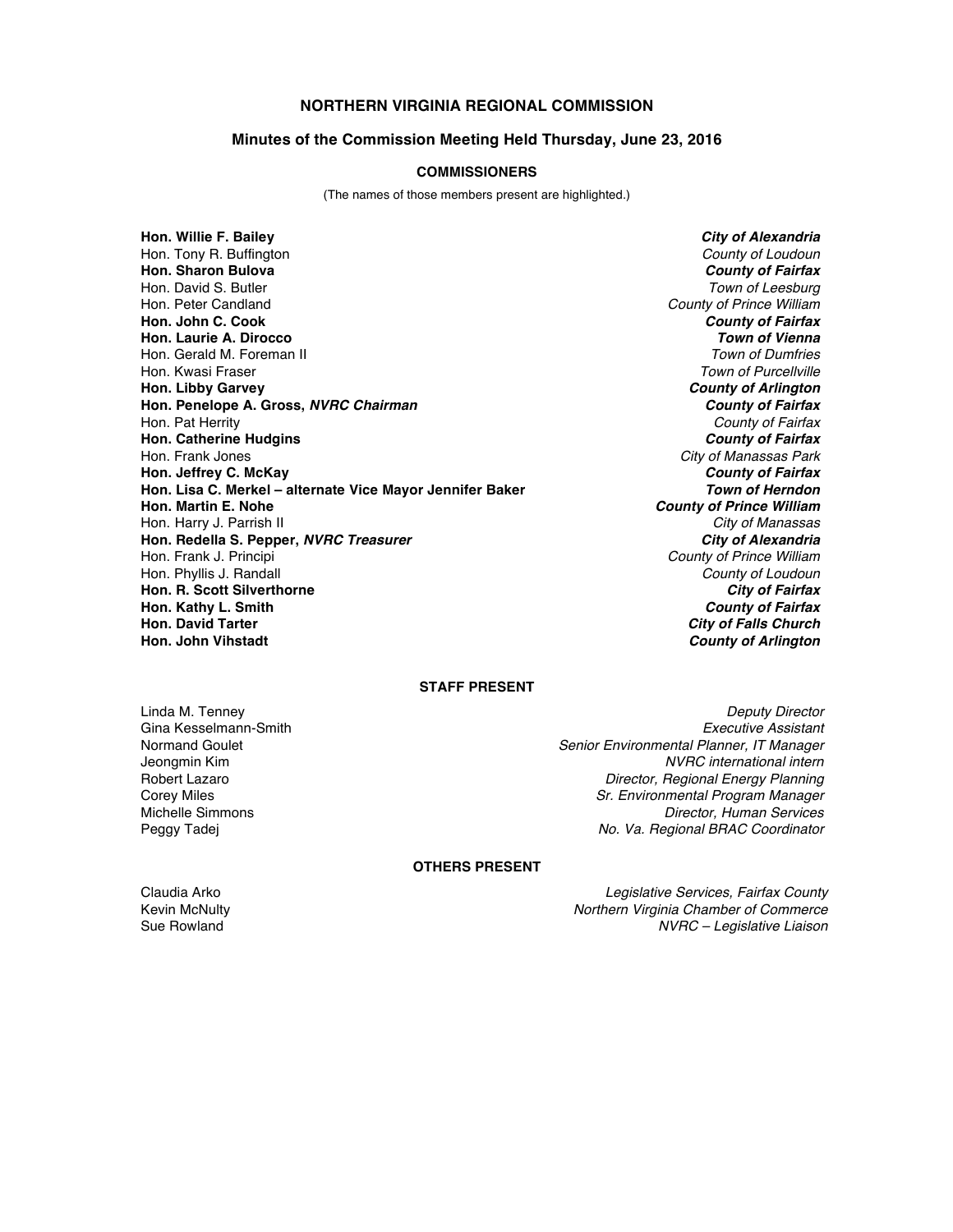Summary Minutes of the Commission June 23, 2016 Page 2

ALLEGIANCE

CALL TO ORDER Chairman Gross called the meeting to order at 7:35 p.m.

PLEDGE OF The Pledge of Allegiance was recited by all present.

ROLL CALL The roll was called and all members present or absent were noted for the record.

APPRECIATION Chairman Gross introduced the monthly Chairman's "Thank you Award" and honored one staff member at NVRC for this month: Corey Miles.

EXECUTIVE SESSION Upon a motion made in accordance with Virginia Code No. 2.1, Section 344 and duly seconded, the Commission decided unanimously to enter into executive session for the purpose of discussing personnel matters.

> Commissioner Bulova made a motion to reconvene in public session and certify that only public business matters lawfully exempted from open meeting requirements and only such public business matters as were identified in the motion by which the closed meeting was convened were heard, discussed, or considered in the closed session by the Commission. This motion was seconded by Commissioner Pepper and carried unanimously.

> Chairman Gross moved that the Commission appoint Robert Lazaro (NVRC staff) as the Acting Executive Director, due to the current Executive Director's extended medical leave status. This motion was seconded by Commissioner McKay and was approved unanimously. Mr. Lazaro accepted this appointment.

MINUTES Commissioner Silverthorne moved approval of the Commission meeting minutes of May 26, 2016. The motion was seconded by Commissioner Garvey and carried with Commissioner DiRocco and Commissioner Tarter abstaining, as they had not attended the last Commission meeting.

CONSENT AGENDA / ACTION ITEM Ms. Tenney referred to the Annual Budget and Programs Executive Summary and pointed out the budget's key points. After Commissioners discussed certain changes Commissioner Pepper moved approval of the Resolution No. P16-25: Adoption of the Annual Budget and Programs for FY 2017. The motion was seconded by Commissioner Bulova and carried unanimously.

EXECUTIVE Printed copies of the report were distributed and Ms. Tenney went through the slides:

DIRECTOR'S REPORT

- Community and Military Partnership
- Solarize NoVA
- Sustainable Food Management
- Bike/Pedestrian Safety
- Four Mile Run Watershed
- Falls Church Visioning Workshop

CHAIRMAN'S REPORT Chairman Gross asked Commissioners to take a look at the distributed proposed Bylaws amendments for action at the next Commission meeting in July.

The proposed Bylaws amendments are as follows:

- To combine the scope, membership and responsibilities of the Operations and Executive Committees, in order to reduce redundancy
- To delete the role of the Treasurer as Chairman of the Operations Committee
- To incorporate the remote meeting policy adopted by the Commission on February 26, 2016